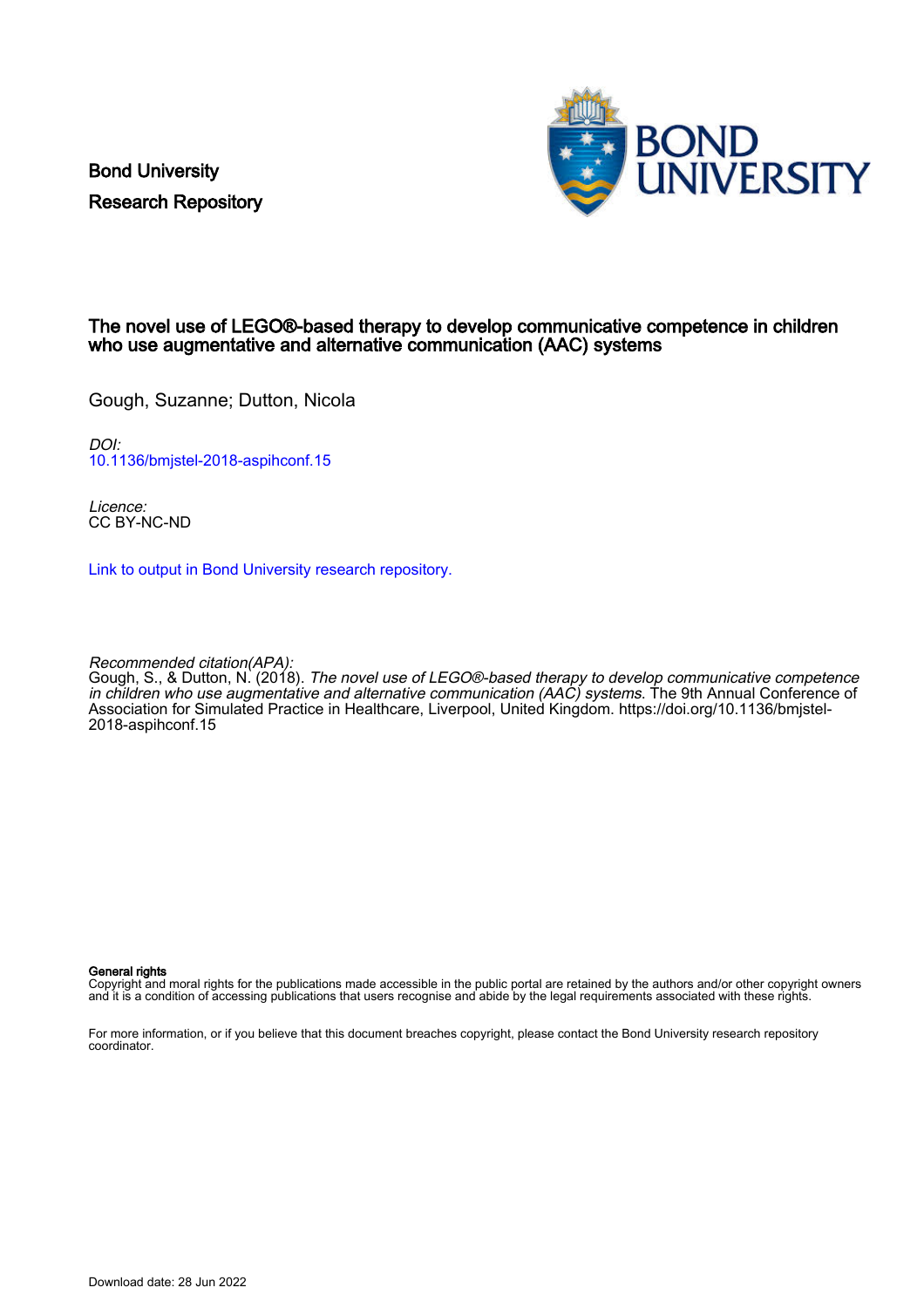#### The novel use of LEGO®-based therapy to develop communicative competence in children who use augmentative and alternative communication (AAC) systems.

#### Nicola Dutton Lansbury Bridge School & Sports College

Dr Suzanne Gough Manchester Metropolitan University





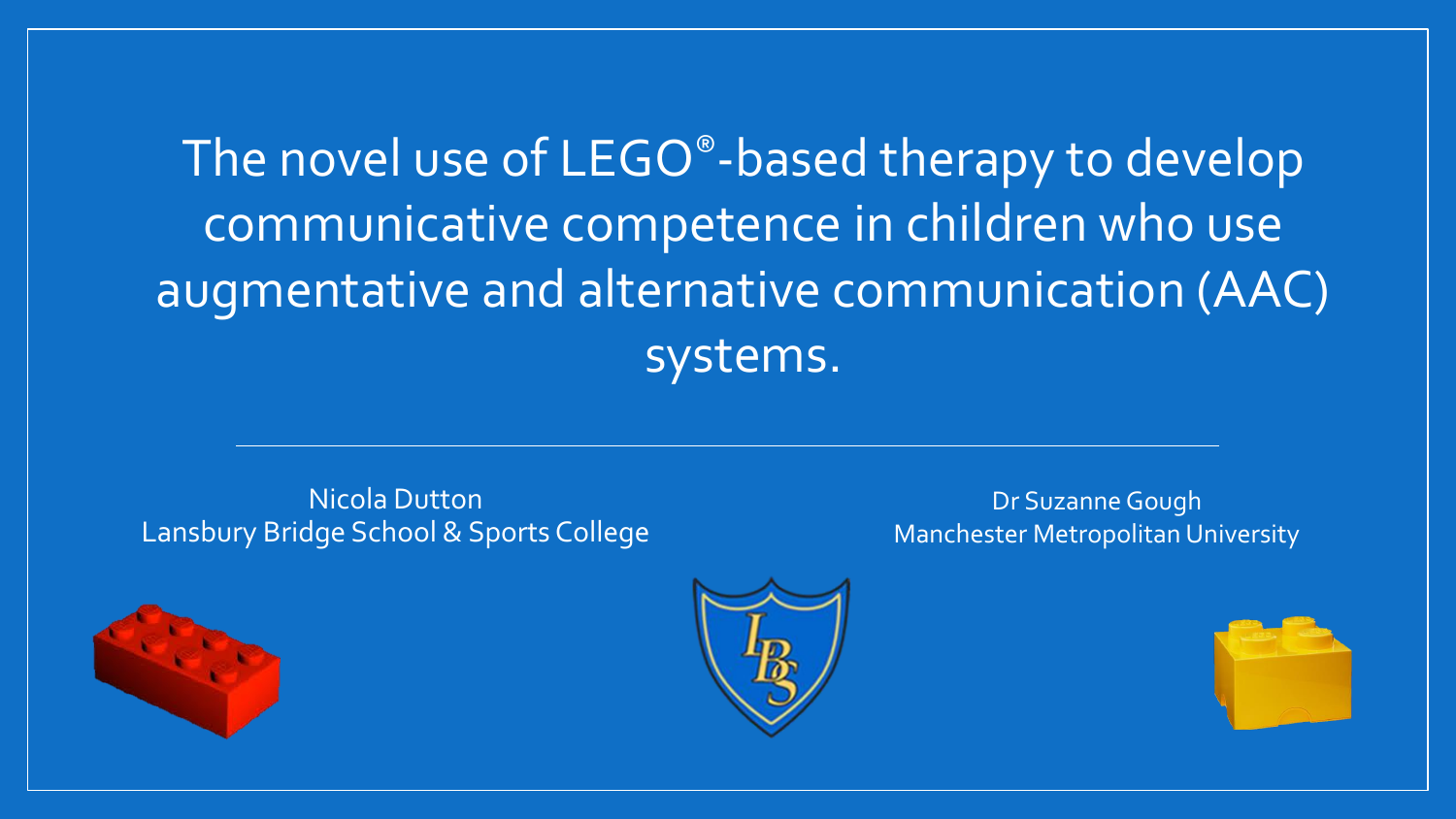# Lansbury Bridge School & Sports College

A specialist educational provision catering for pupils aged 3-16 years who have Educational Health and Care Plans reflecting their complex learning and/or medical needs

Most pupils have communication challenges which staff and pupils work together to overcome, and **strengths** that we celebrate

The achievement of effective overall communication skills can be complex and challenging for our pupils that use Augmentative and Alternative Communication systems (AAC)



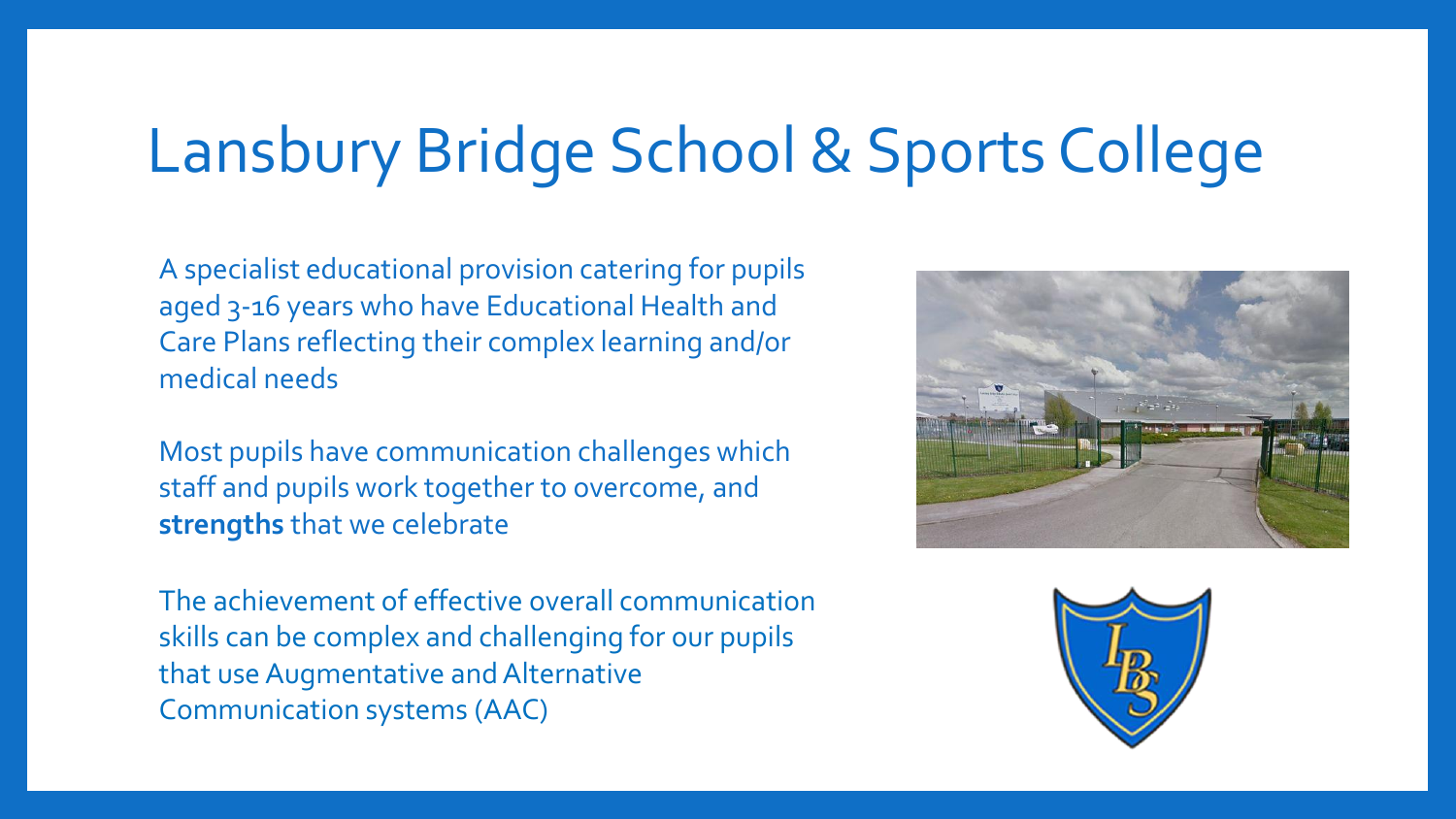# What is LEGO<sup>®</sup>-based therapy?

LEGO®-based therapy takes a naturalistic approach to the development of social communication skills (LeGoff, 2004; LeGoff et al., 2014)

It uses play to develop social communication by creating opportunities for interaction collaborative play therapy

Group members take on roles as they communicate and work together with peers following the social rules of communication to collaboratively build LEGO® sets

It uses children's interests to promote the development of social, communication and play skills (Attwood, 1998)

Can be linked to Baron Cohen's Empathising-Systemising model (Baron-Cohen et al, 2005) and social constructivism

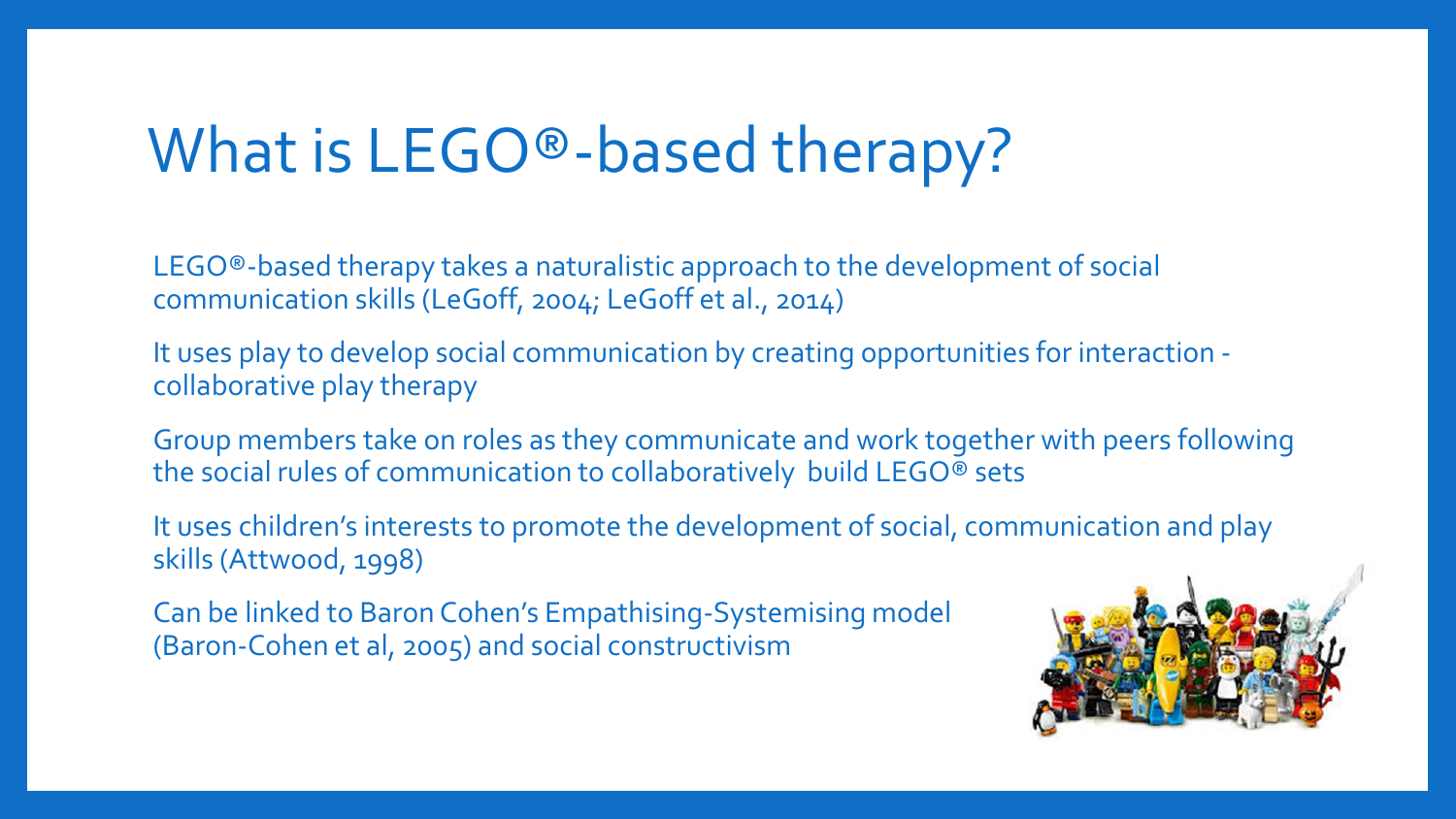## LEGO®-based therapy uses

Can help to develop a child/young person's ability to:

- Initiate conversations with peers
- Sustain interactions with peers for an increased length of time
- Problem-solve whilst building a specified model in groups of three
- Practice social skills such as turn taking, joint attention, sharing, joint problem-solving and listening
- Share goals and mutual purpose with peers

Primarily used with verbal young people with Autism Spectrum Condition (ASC) (LeGoff, 2004; LeGoff et al., 2014)

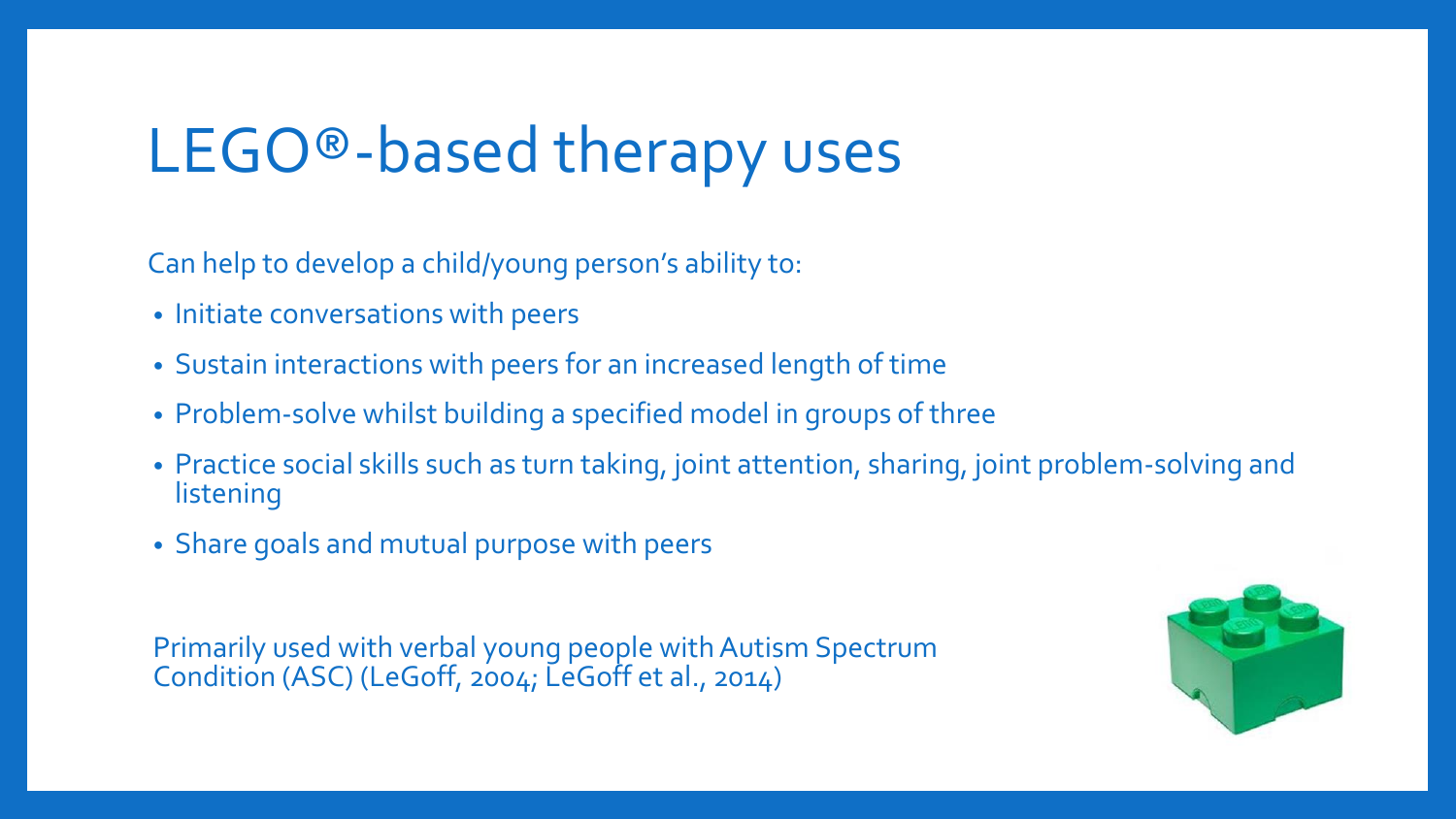# Why a potential use with AAC Users?

18.9% of UK AAC users have a diagnosis of ASC (Enderby et al., 2013)

Social communication and interaction skills are often highlighted as an area of challenge for many AAC users (Light and McNaughton, 2014)

Andrews et al. (2012) highlighted potential benefits to verbal communication such as vocabulary development

Anecdotal observations have been made by many speech and language therapists of the benefits to AAC users in a range of areas of communication development

**Potential to help develop areas of communicative competency**

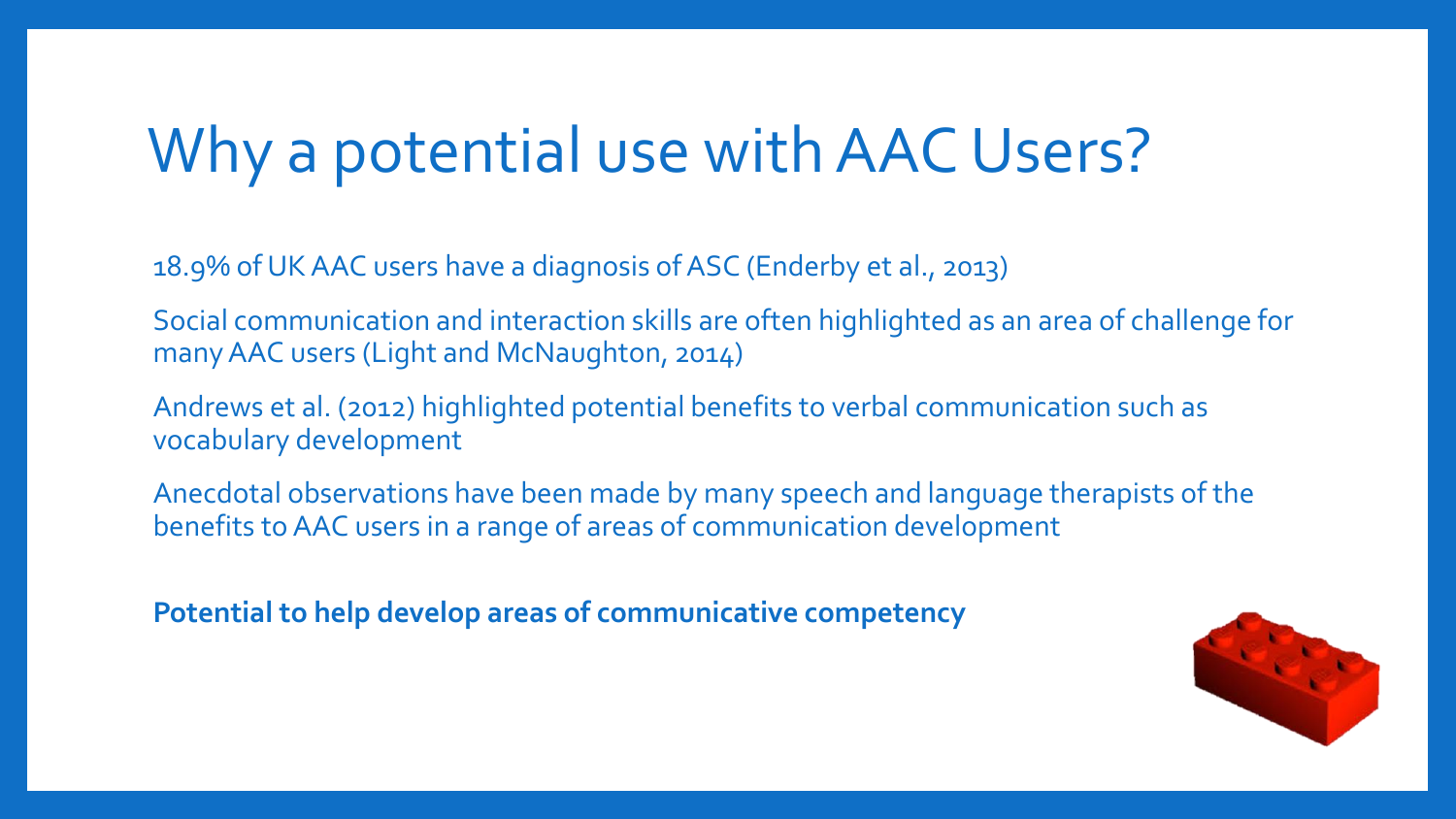## Communicative Competency

"A dynamic interpersonal construct based on functionality of communication; adequacy of communication; and sufficiency of knowledge, judgement and skills"

*- Light (1987), Light & McNaughton (2014)*

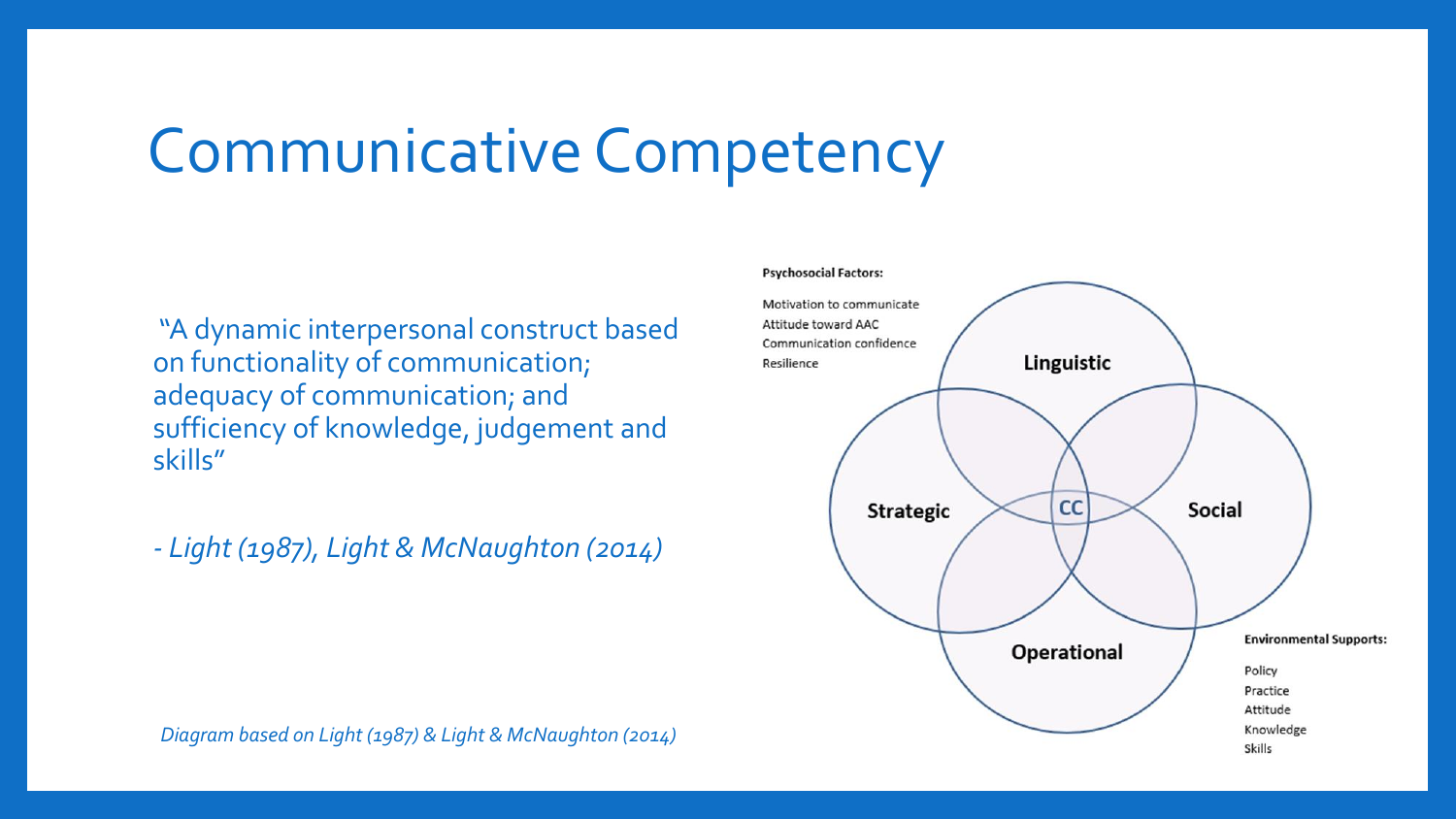# Links to LEGO®-based therapy

The structure of the group and roles within it provides children with the opportunity to develop single or multiple areas of competency

- **1. Engineer** Describes the instructions (largely expressive)
- **2. Supplier** Finds the right pieces (largely receptive)
- **3. Builder**  Puts the pieces together (largely receptive)
- **4. Inspector**

Makes sure that the team is working effectively (largely expressive)

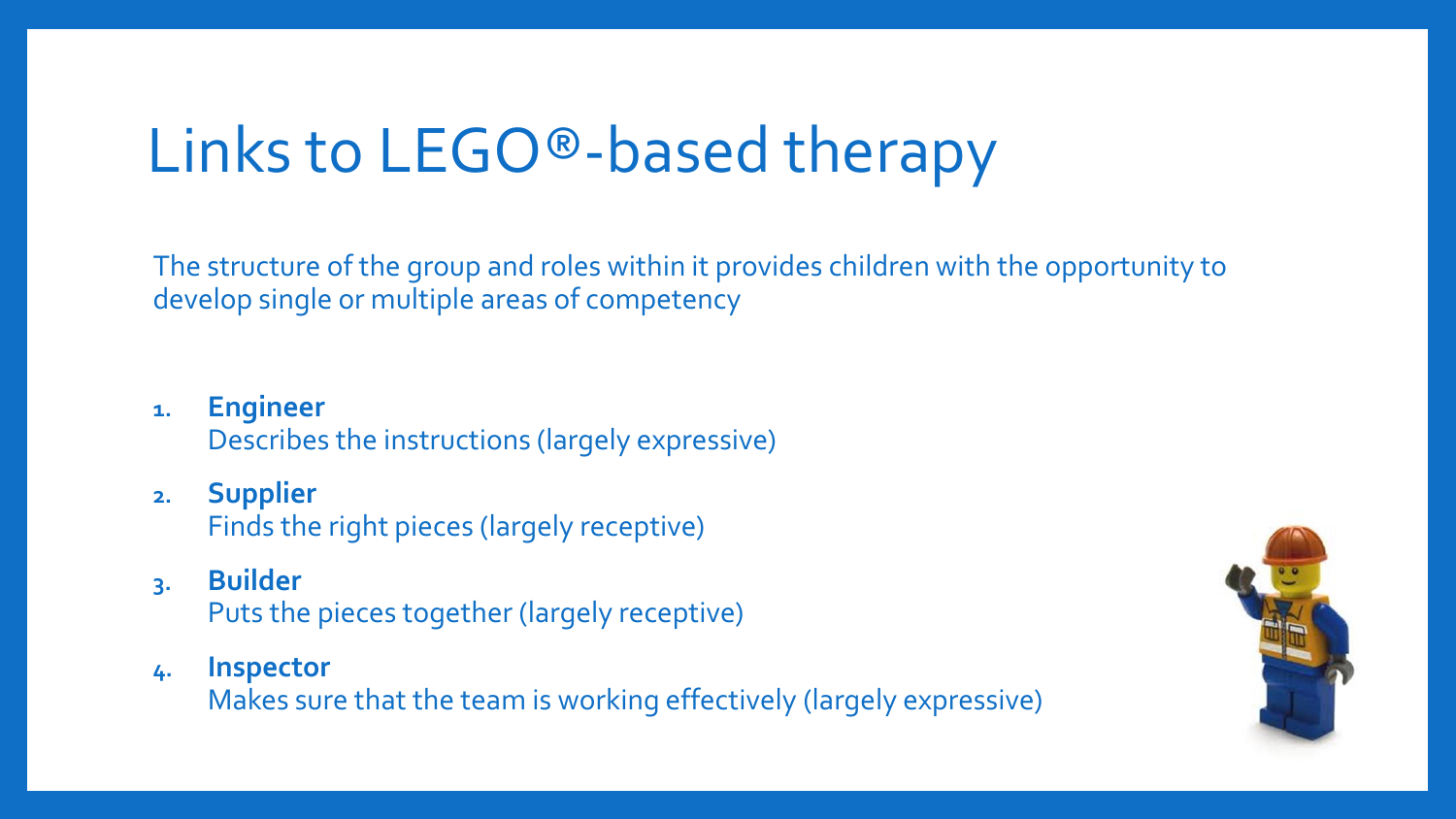### Gamification

LEGO® -based therapy can be viewed as approach involving many gamification techniques.

Gamification provides a balance between the development of social interaction and gaming (Mosley and Whitton, 2014)

Adults within LEGO® -based therapy act as facilitators; drawing influence from social constructivism with the adult's role less of a teacher and more a part of a co -operative learning process between the learner, their facilitator and their environment (Palincsar, 1998)

Learners are able to demonstrate their capabilities and draw their own conclusions (Rhodes and Bellamy, 1999; Brownstein, 2001)



*Diagram based on Palincsar (1998)*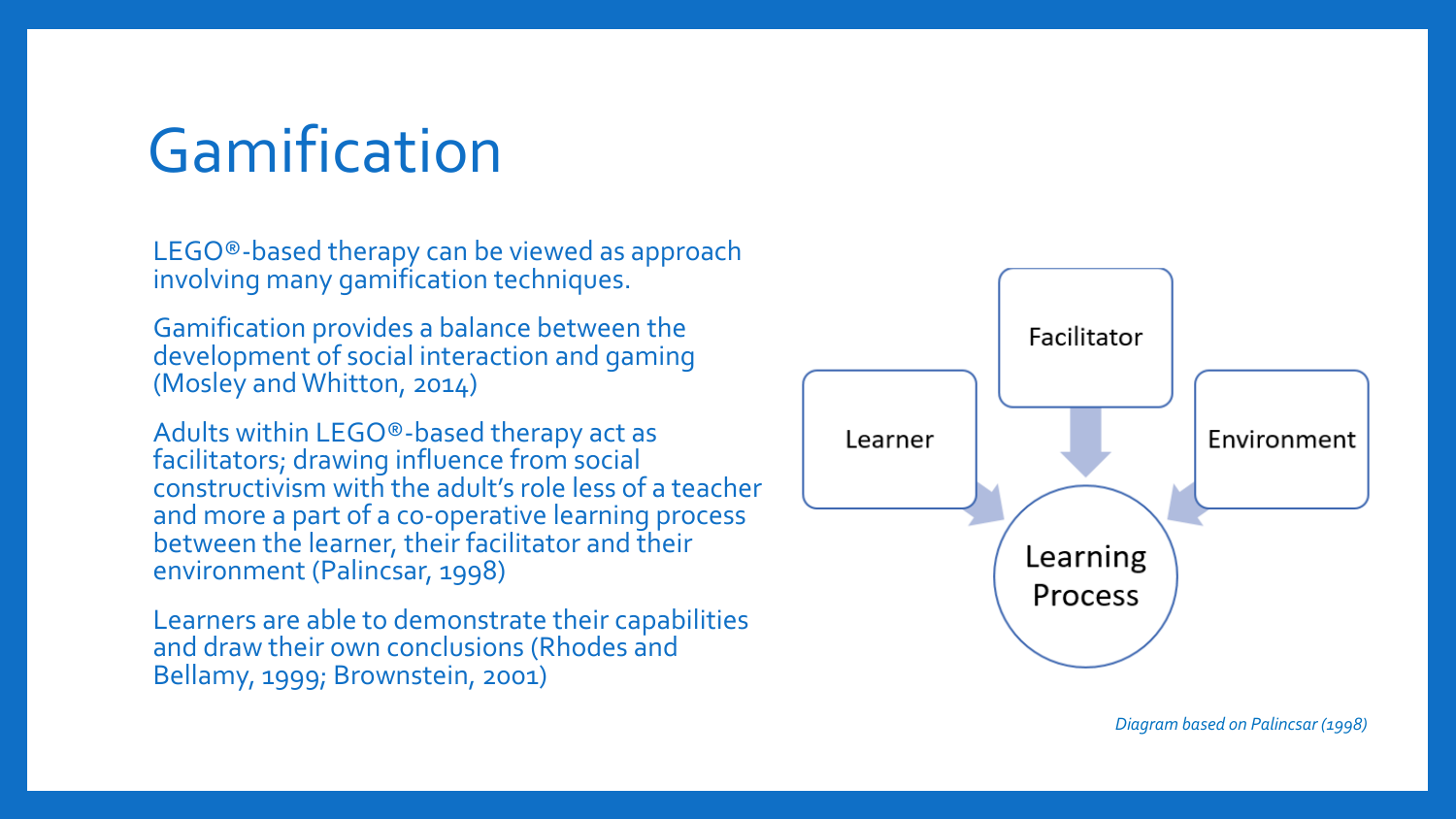## Gamification

LEGO®-based therapy is one of the only naturalistic social competency interventions that has succeeded in participants generalising their learnt skills to other environments (LeGoff, 2004)

Moseley and Whitton (2014) suggest that if created with a balance between gaming and educational content, games can develop experiential learning and generalisation of skills to other environments. This occurs by learners testing skills that they have acquired (Hopkins and Roberts, 2015)

Moseley and Whitton also suggest that such games can promote "key generalisable skills such as communication, negotiation and teamwork" (2012:12)

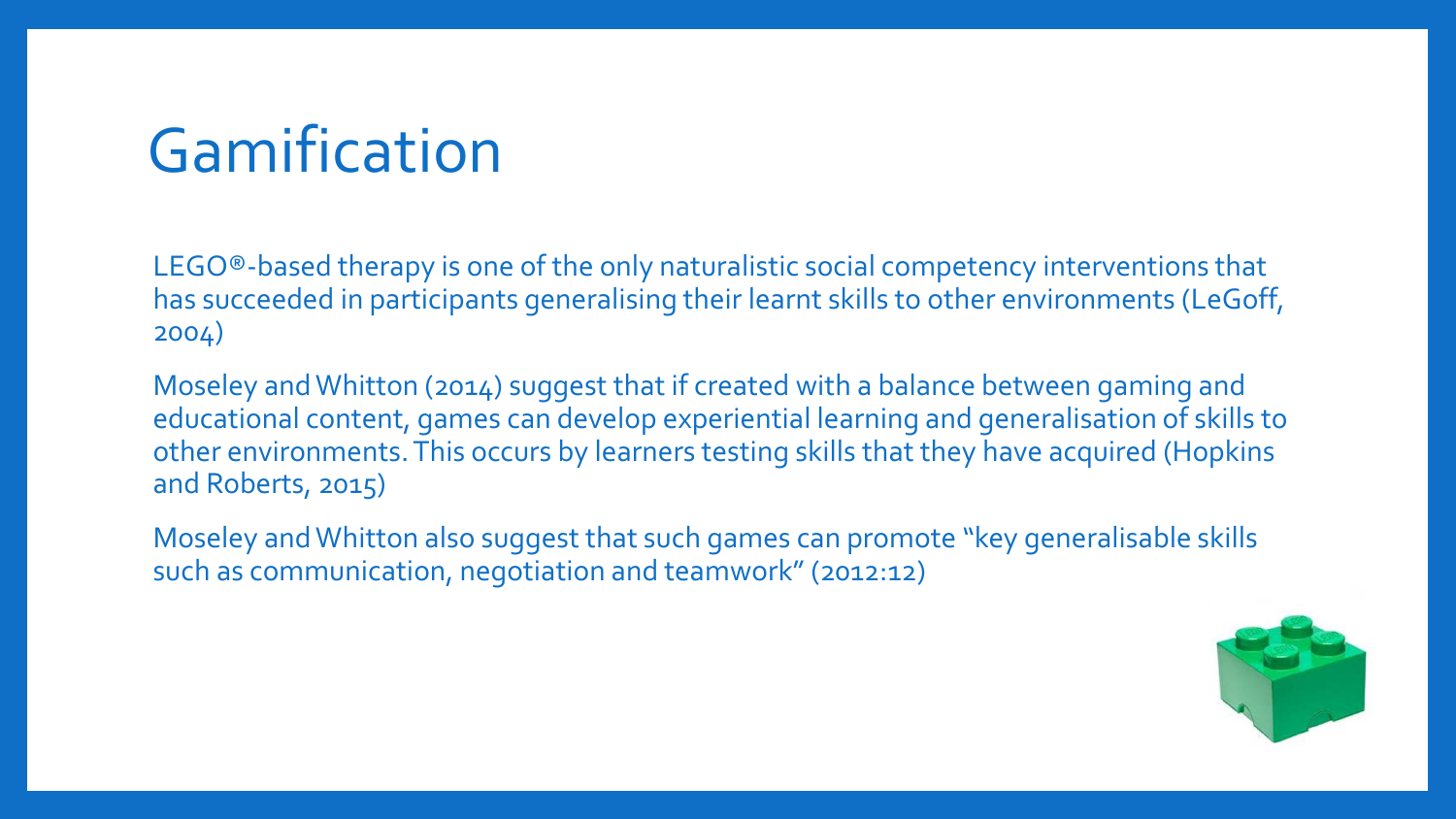

#### Case study outcomes

The initial findings from a series of case studies highlight the potential benefits of using a gamification approach featuring adapted LEGO®-based therapy, to develop single or multiple communication competencies in young AAC users with developmental disabilities

The findings also indicate the successful adaption of LeGoff's (2004) original LEGO®-based therapy design, as a therapeutic intervention to enhance single and multiple communicative competences of young AAC users

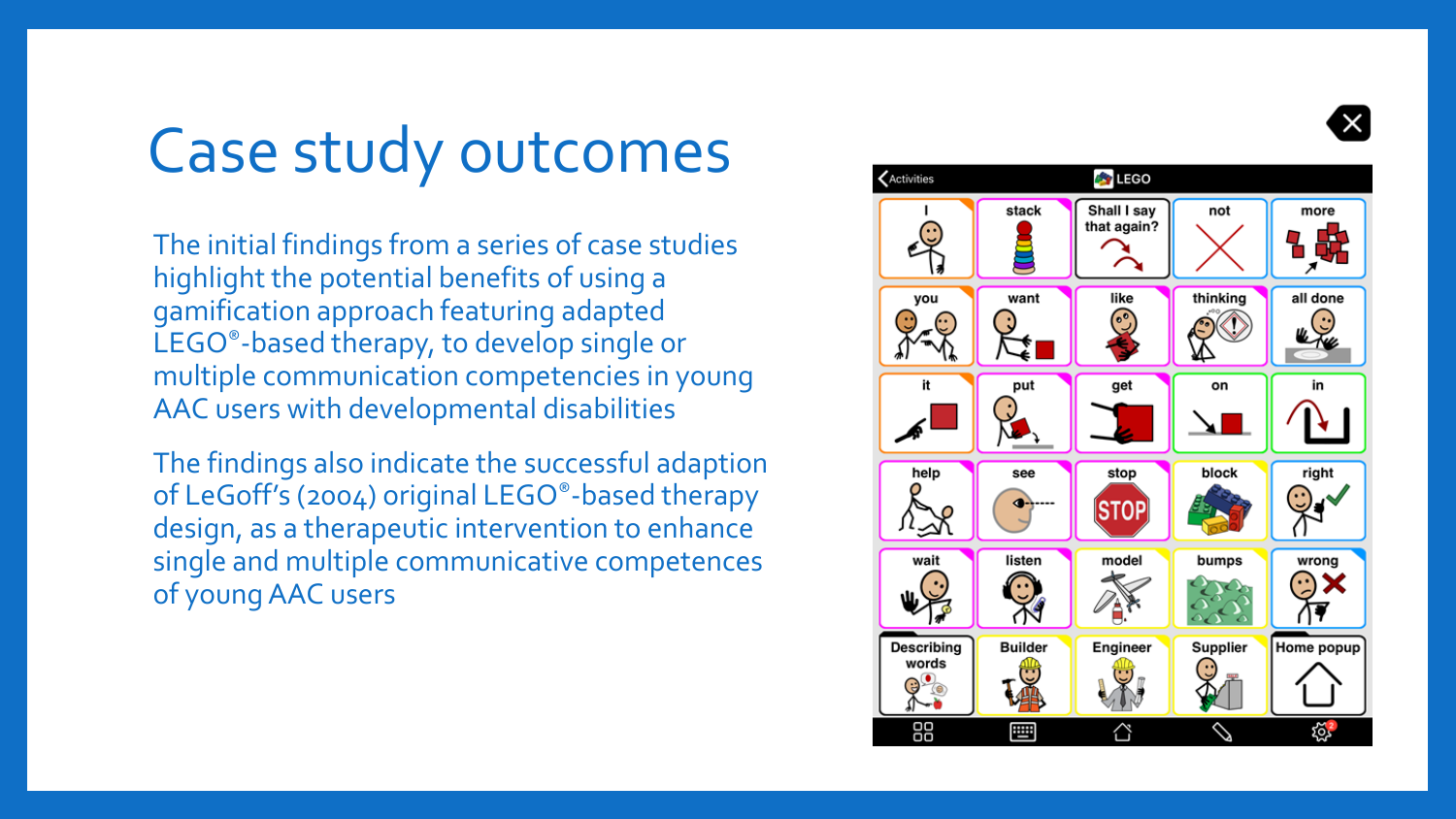#### Further case study outcomes

The case studies provide insights into the development of communicative competencies (linguistic, operational, social, strategic) coupled with the influence of psychosocial factors and environmental supports

The project highlighted the importance of recognising and responding to linguistic, operational, social and strategic challenges faced by children using AAC devices during therapeutic intervention

|  | Menu -<br>F X<br>$\overline{\phantom{a}}$ |                |                                                                                                        |               |                                       |                |                                        |                |                          |  |
|--|-------------------------------------------|----------------|--------------------------------------------------------------------------------------------------------|---------------|---------------------------------------|----------------|----------------------------------------|----------------|--------------------------|--|
|  |                                           |                | $\mathbb{F}$<br>$\mathbb{S} \square \mathbb{Z}$<br>( MN )<br>Wait not quite listen little yellow brick |               |                                       |                |                                        |                |                          |  |
|  | who                                       | what           | why                                                                                                    | where         | when                                  | now            | then                                   | brick          | phrases                  |  |
|  | $\hat{\chi}$ ?                            | $\mathbb{S}^2$ | $\sqrt{\frac{1}{10}}$                                                                                  | $P$ ?         | $\odot$ ?                             | $\circledcirc$ | $\begin{bmatrix} 1 \\ 1 \end{bmatrix}$ | Æ              |                          |  |
|  |                                           |                | want                                                                                                   | come          | see                                   | this           | that                                   | bumps          | stack                    |  |
|  | $\frac{2}{\lambda}$                       | to             | 68                                                                                                     | $\mathscr{E}$ | $\bullet\bullet$                      | $\frac{1}{2}$  | $\rightarrow$                          | $\frac{1}{2}$  | $\bigoplus$              |  |
|  | my                                        |                | stop                                                                                                   | go            | put                                   | in             | on                                     | under          | next to                  |  |
|  | $\mathbb{C}$                              | be             | O                                                                                                      | B             | $\Rightarrow$                         | $\bullet$      |                                        |                | $\overline{\phantom{a}}$ |  |
|  | it                                        |                | like                                                                                                   | get           | good                                  |                |                                        | that's right!  | not quite                |  |
|  | $\overline{C}$                            | can            |                                                                                                        | 炉             | 省                                     | $\alpha$       | the                                    | 全              | (2mg)                    |  |
|  | you                                       | do             | need                                                                                                   | help          | more                                  | and            | with                                   | listen         | wait                     |  |
|  | 8-8                                       |                | ⊕<br>ছ'ছি                                                                                              | 28            | $\widehat{\mathcal{L}}_{\mathcal{F}}$ |                |                                        | 馬              | R                        |  |
|  | people                                    |                | questions                                                                                              | actions       | describe                              | little words   | not                                    | turn it around | quantity                 |  |
|  |                                           | have           |                                                                                                        |               |                                       |                |                                        | $\subset$      |                          |  |

**The use of adapted LEGO®-based therapy with young AAC users is not without challenges, but these are not insurmountable**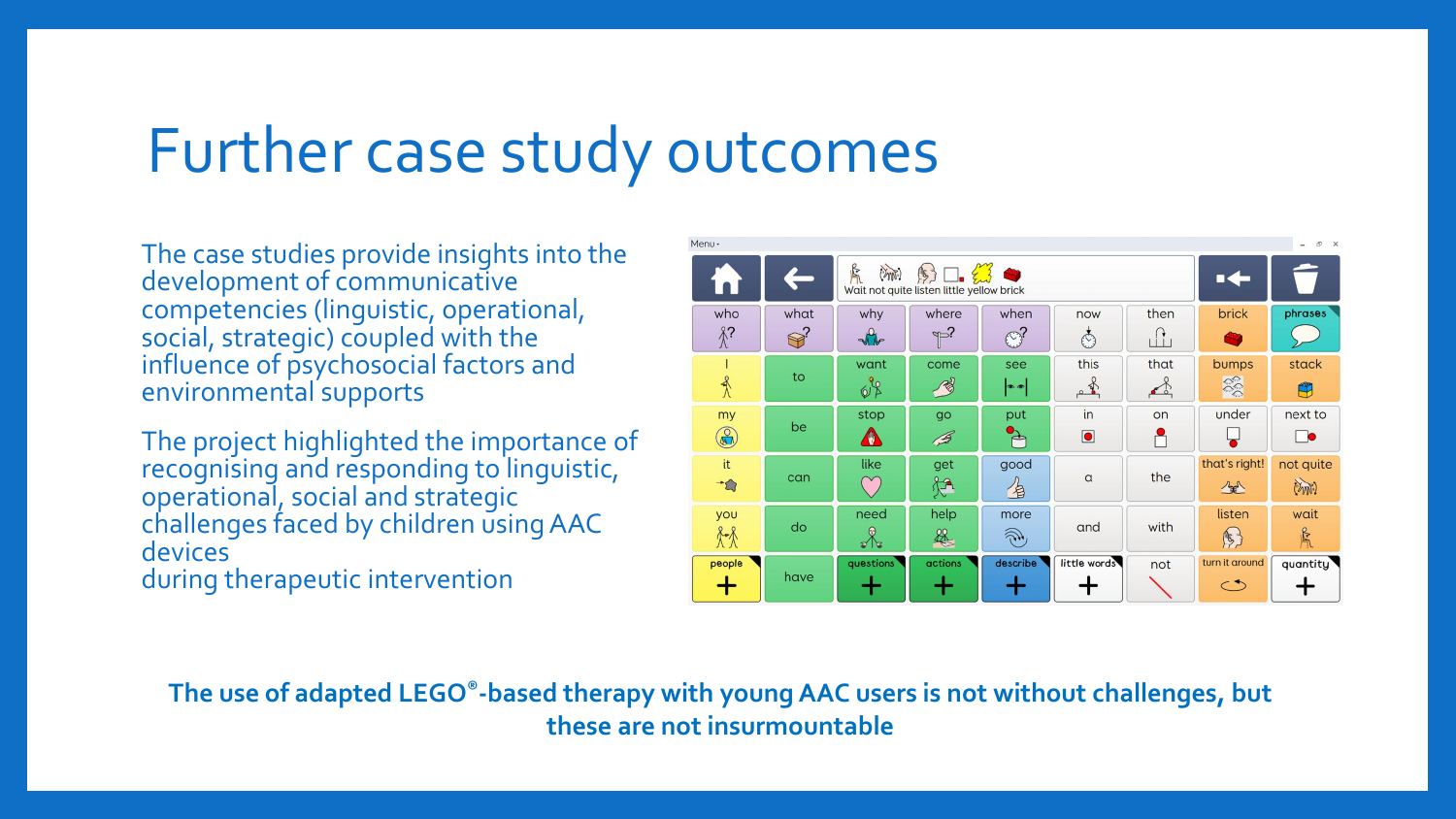### Considerations

**Adapted** LEGO®-based therapy has been explored in this presentation:

- There are significant differences in the role of adult facilitators with an AAC client group; facilitators seem to be more heavily relied upon than in an ASD group and effective communicative partners are vital (Blackstone and Hunt Berg, 2012
- All adult facilitators require training and support and the success of the intervention can reply heavily upon the strength of the supporting staff members
- Some sessions were quite short in duration due to the fatigue encountered by many of the users; especially those using eye gaze access methods of access
- Time requirements for personalisation of resources clinical costings
- Potential preparatory sessions required to develop pre-requisite skills for accessing a group e.g. folder navigation skills, use of social language such as "I don't understand"

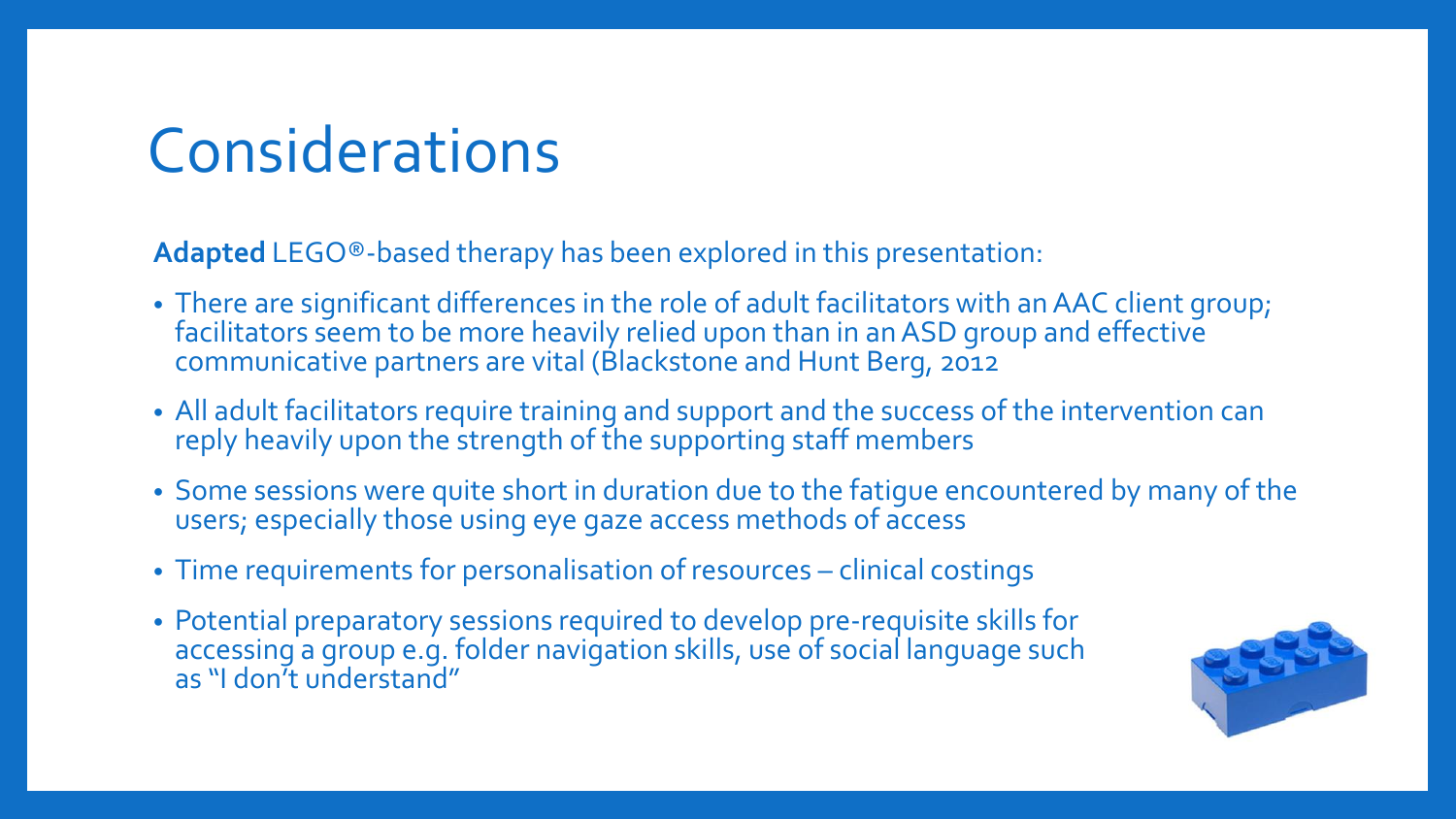#### References

Attwood, T. (1998) *Asperger's*. London: Jessica Kingsley Publishers.

Baron-Cohen, S., Wheelwright, S., Lawson, J., Griffin, R., Ashwin, C., Billington, J. and Chakrabarti, B. (2005) *Empathizing and systemizing in autism spectrum conditions*. In: Volkmar, F., Klin, A. and Paul, R. (Eds). Handbook of autism and pervasive development disorders. 3rd edition. Chichester: John Wiley & Sons.

Brownstein, B. (2001).'Collaboration: the foundation of learning in the future'. *Education,* 122(2) pp. 240.

Enderby, P., Judge, S., Creer, S., and John, A. (2013). '*Beyond the Anecdote: Examining the Need for, and Provision of, AAC in the United Kingdom*.' Research Report, Communication Matters. [Online] [Accessed on 28th March 2017]

http://eprints.whiterose.ac.uk/76406/1/2013\_AAC\_Evidence\_Base\_Beyond\_the\_Anecdote.pdf

Hopkins, I. and Roberts, D. (2015). 'Chocolate-covered Broccoli'? Games and the Teaching of Literature'. *Changing English,* 22(2) pp. 222-236. LeGoff, D. B. (2004). 'Use of Lego© as a Therapeutic Medium for Improving Social Competence.' Journal of Autism and Developmental Disorders, 34(5) pp. 557-571.

LeGoff, D. B. and Sherman, M. (2006). 'Long-term outcome of social skills intervention based on interactive LEGO© play.' *Autism*, 10(4) pp. 317- 329.

LeGoff, D. B., Gómez de la Cuesta, Krauss, G. W., Baron-Cohen, S. (2014). *LEGO®-Based Therapy.* London: Jessica Kingsley Publishers. Light, J. (1989) 'Toward a Definition of Communicative Competence for Individuals using Augmentative and Alternative Communication Systems.' *Augmentative and Alternative Communication,* 5(2) pp. 137-144.

Light, J. C. and McNaughton, D. (2012). 'The changing face of augmentative and alternative communication: past, present, and future challenges.' *Augmentative and Alternative Communication,* 28(4) pp*.* 197–204.

Light, J. C. and McNaughton, D. (2014). 'Communicative Competence for Individuals who require Augmentative and Alternative Communication: A New Definition for a New Era of Communication?' *Augmentative and Alternative Communication, 30(1) pp.* 1-18.

Lindsay, S., Hounsell, K. G., Cassiani, C. (2017). 'A scoping review of the role of LEGO® therapy for improving inclusion and social skills among children and youth with autism.' *Disability and Health Journal,* 10, pp. 173-182.

Moseley and Whitton (2012) in Moseley, A., andWhitton (Eds.) (2012). *Using Games to Enhance Learning and Teaching: A Beginner's Guide*. London: Routledge.

Mosley, A. and Whitton, N. (Eds.) (2014) *New Traditional Games for Learning: A Case Book.* London: Routledge.

Owens, G., Granader, Y., Humphrey, A and Baron-Cohen, S. (2008). 'LEGO© Therapy and the Social Use of Language Programme: An Evaluation of Two Social Skills Interventions for Children with High Functioning Autism and Asperger Syndrome.' *Journal of Autism and Developmental Disorders,* 38, pp1944-1957.

Palincsar, A. S. (1998). 'Social constructivist perspectives on teaching and learning', *Annual Review of Psychology,* 49(1), pp. 345-375. Rhodes, L. K. and Bellamy, G. T. (1999). 'Choices and Consequences in the Renewal of Teacher Education'. *Journal of Teacher Education*, *50* pp. 17-26.